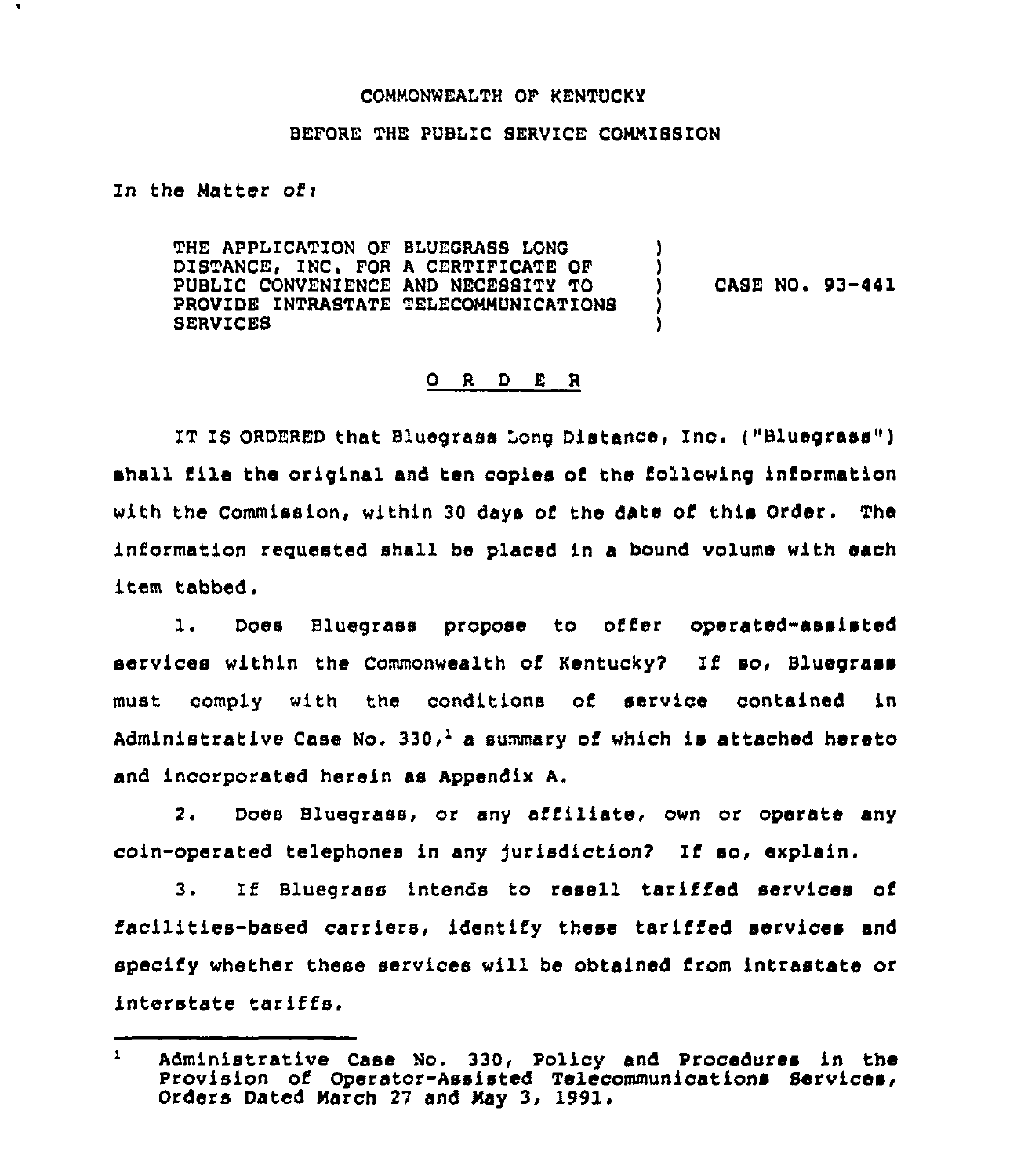4. If Bluegrass intends to resell services that are not available under an approved tariff, provide copies of the contracts which govern the terms of the agreement between Bluegrass and its facilities-based carriers.

5. Provide sales estimates for each of Bluegrass's first two years of Kentucky operations. Explain how Bluegrass arrived at these estimates. If estimates are based upon a market study, provide a copy of this study.

6. Provide <sup>a</sup> toll-tree number or provision for accepting collect calls for customer complaints,

7. Refer to Original Sheet 20, Heading 5.6 Special Services of your proposed tariff received November 23, 1993. Any speoial contracts shall be filed in accordance with 607 KAR 5i011, Section 13.

Done at Frankfort, Kentucky, this <sup>14th</sup> day of February, 1994.

PUBLIC SERVICE COMMISSION

For the Commissio

ATTeSTs

**Precutive Direct**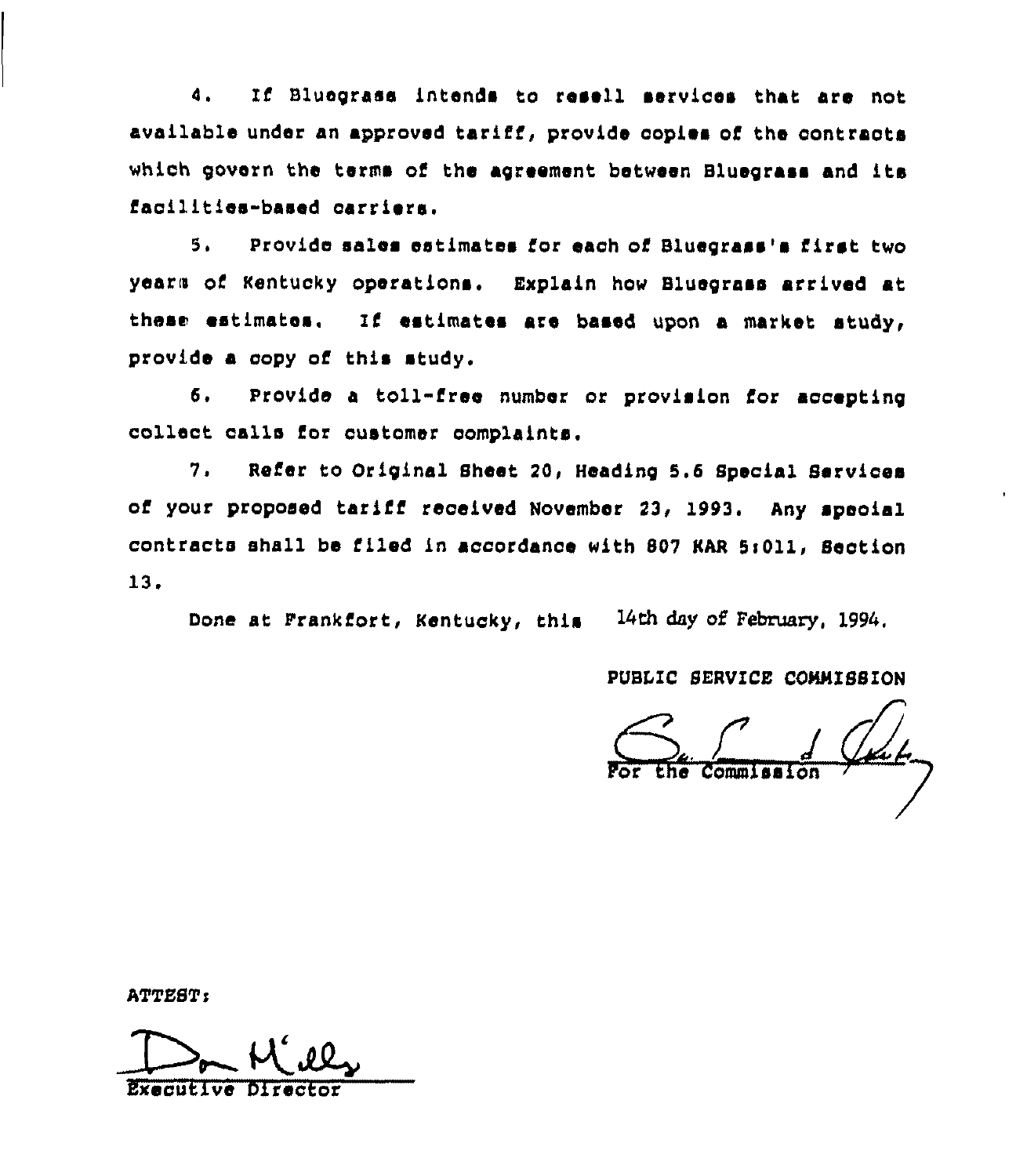### APPENDIX A

APPENDIX TO AN ORDER OF THE KENTUCKY PUBLIC SERVICE COMMISSION IN CASE NO. 93-441 DATED

# Conditions of Service for the proviskon ot Operator Services Adopted from Commission Orders in Administrative Case No. 330, Orders Dated March 27, 1991 and May 3,<br>1991.

(I) Operator-assisted services shall be subject to rate regulation and rates shall not exceed AT&T Communications of the South Central States, Inc.'s ("AT&T") maximum approved rates. "Maximu approved rates" is defined to mean the rates approved by this Commission in AT6T's most recent rata proceeding for measured toll service applicablo to operator-assisted calls, as well as the additional charges for operatox assistance, Caxriers are not permitted to include any other surcharges or to bill for uncompleted calls. Time-of-day discounts shall also be applicable. Carxiers are also required to rate calls using the same basis that ATxT uses to rate calls, i.e,, distance calculations based on points-of -call origination and termination, definitions of chargeable times, billing unit incxements, rounding of fractional units, and minimum usages. When there is any change in AT&T's maximum approved rates, carriers shall file tariffs if necessary to comply with the requirements herein within 30 days of the effective date of AT&T's rate change.

(2) Except as othex'wise indicated in this Order, non-dominant carriers shall be sub)act to regulation as delineated in the May 25, 1984 Order in Administrative Case No. 273 as well as any subsequent modifications to non-dominant carrier regulations. In the event of conflict, the terms of the instant Order shall take precedence, unless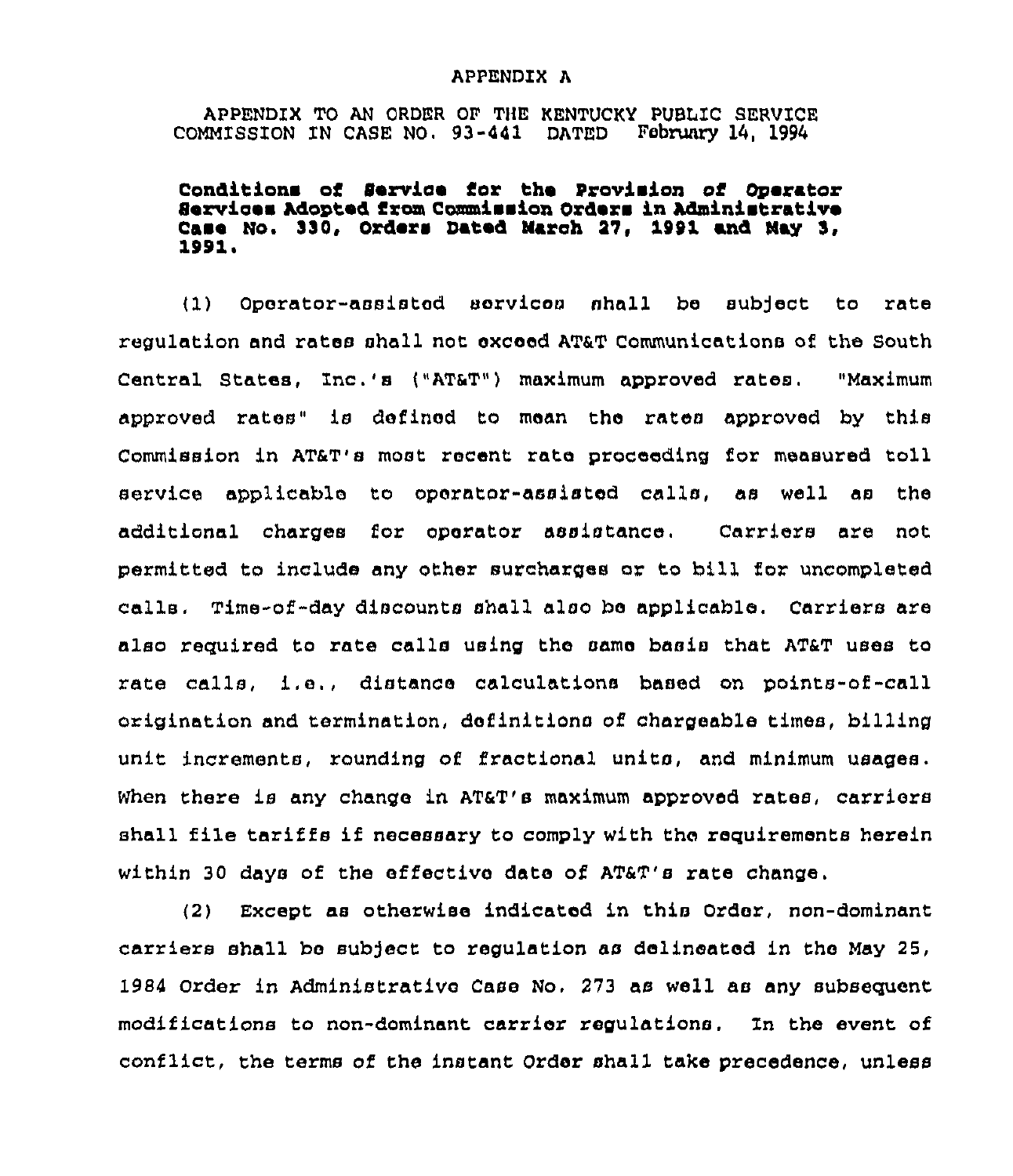a carrier is specifically relieved from compliance with any conditions contained herein.

(3} Operator service providers that provide service to traffic aggregators shall not allow access to the operator services of competing carriers to be blocked or intercepted, Blocking and interception prohibitions shall be included in tariffs and all contracts entered into with any traffic aggregator and shall state that violators will be subject to immediate termination of service after 20 days' notice to the owners of non-complying customer premises equipment.

(4) Traffic aggregator is defined to mean any parson that, in the ordinary course of its operations, makes telephones available to the public or to transient users of its premises for intrastate telephone calls using a provider of operator services. Aggregators include hotels and motels, hospitals, universities, airports, gas stations, and non-local exchange carrier pay telephone owners. This definition includes the provision of all non-local exchange carrier pay telephones even if no compensation is paid to the owner of the pay telephone. The residential use of operator services is specifically excluded from this definition.

 $(5)$  Access to the local exchange carriers' operators shall not be blocked or otherwise intercepted by traffic aggregators, Specifically, all "0-" calls, that is, when an end-user dials rero without any following digits, shall be directed to the local exchange carrier operators. In equal access areas, "0+" intrsLATA calls, that is, when an end-user dials zero and then dials the digits of the called telephone number, shall not be intercepted or blocked. ln